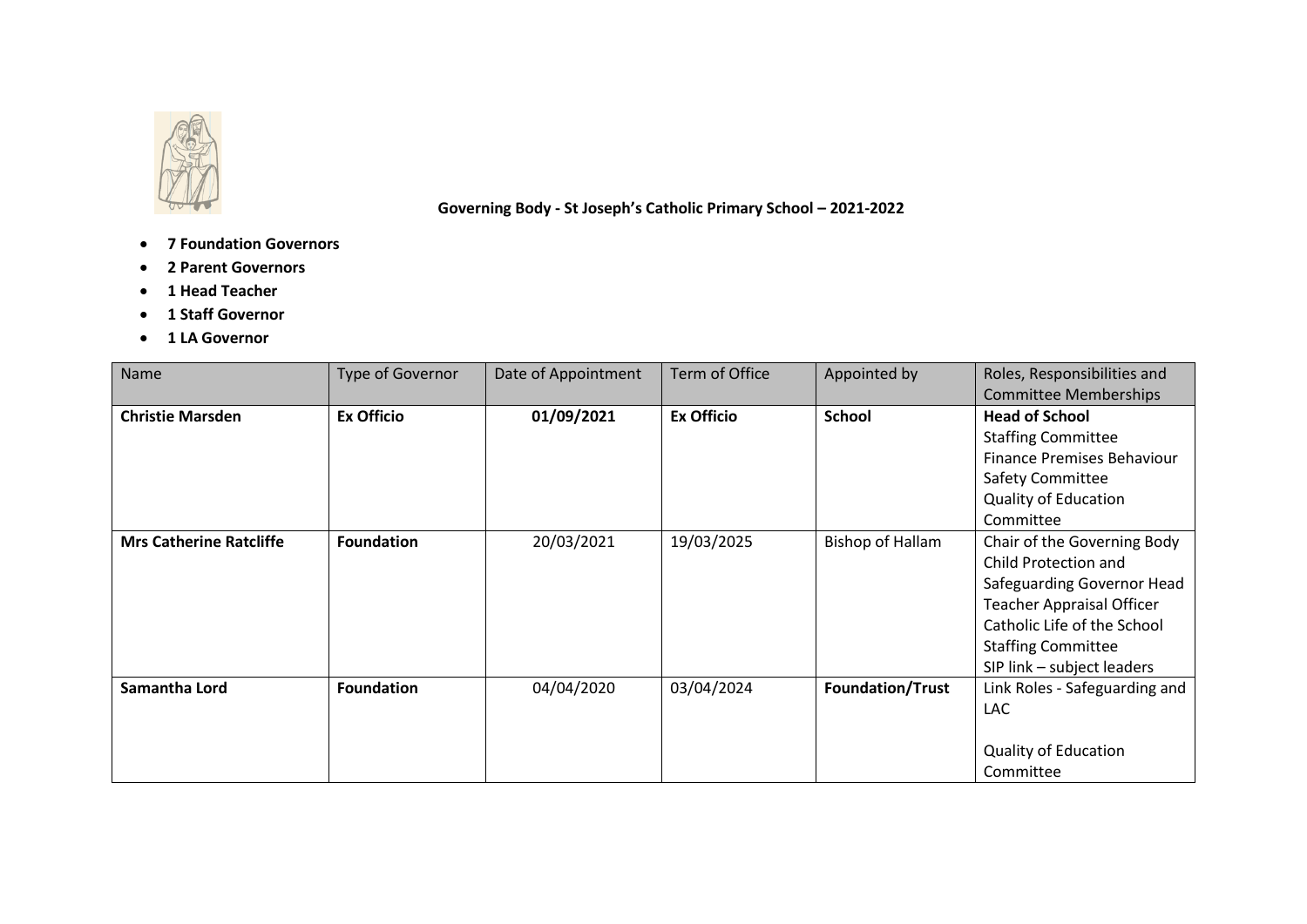|                        |                       |                           |                           |                         | Chair - Finance, Premises,<br><b>Behaviour and Safety</b><br>Committee<br><b>SEN</b><br>SIP link - reading, quality of<br>education |
|------------------------|-----------------------|---------------------------|---------------------------|-------------------------|-------------------------------------------------------------------------------------------------------------------------------------|
| <b>Katie Ratcliffe</b> | <b>Foundation</b>     | January 2021              | January 2025              | <b>Foundation/Trust</b> | <b>Chair of Staffing Committee</b><br><b>Quality of Education</b><br>committee<br>Pupil premium                                     |
| <b>Michael Gazur</b>   | <b>Foundation</b>     | 30/04/2022                | 29/04/2026                | Foundation/Trust        | <b>Staffing Committee</b><br>Finance, Premises,<br><b>Behaviour and Safety</b><br>Committee<br>Head teacher appraisal               |
| <b>Dawn Senior</b>     | <b>Foundation</b>     | 01/09/2019                | 31/7/2023                 | Foundation/Trust        | Link Role - Maths<br><b>Staffing Committee</b><br>Finance, Premises,<br><b>Behaviour and Safety</b><br>Committee                    |
| <b>Rebecca Hopley</b>  | Parent                | 01/04/2019                | 31/03/2023                | <b>Parents</b>          | Finance, Premises,<br><b>Behaviour and Safety</b><br>Committee<br>Training governor                                                 |
| Amy Wright             | <b>LA Governor</b>    | 6 <sup>th</sup> July 2021 | 5 <sup>th</sup> July 2025 | <b>LA Authority</b>     | <b>Staffing Committee</b><br>Finance, Premises,<br><b>Behaviour and Safety</b><br>Committee                                         |
| <b>Anna Smith</b>      | <b>Staff Governor</b> | 25/06/2021                | 24/06/2025                | <b>Staff</b>            | <b>Staffing Committee</b>                                                                                                           |